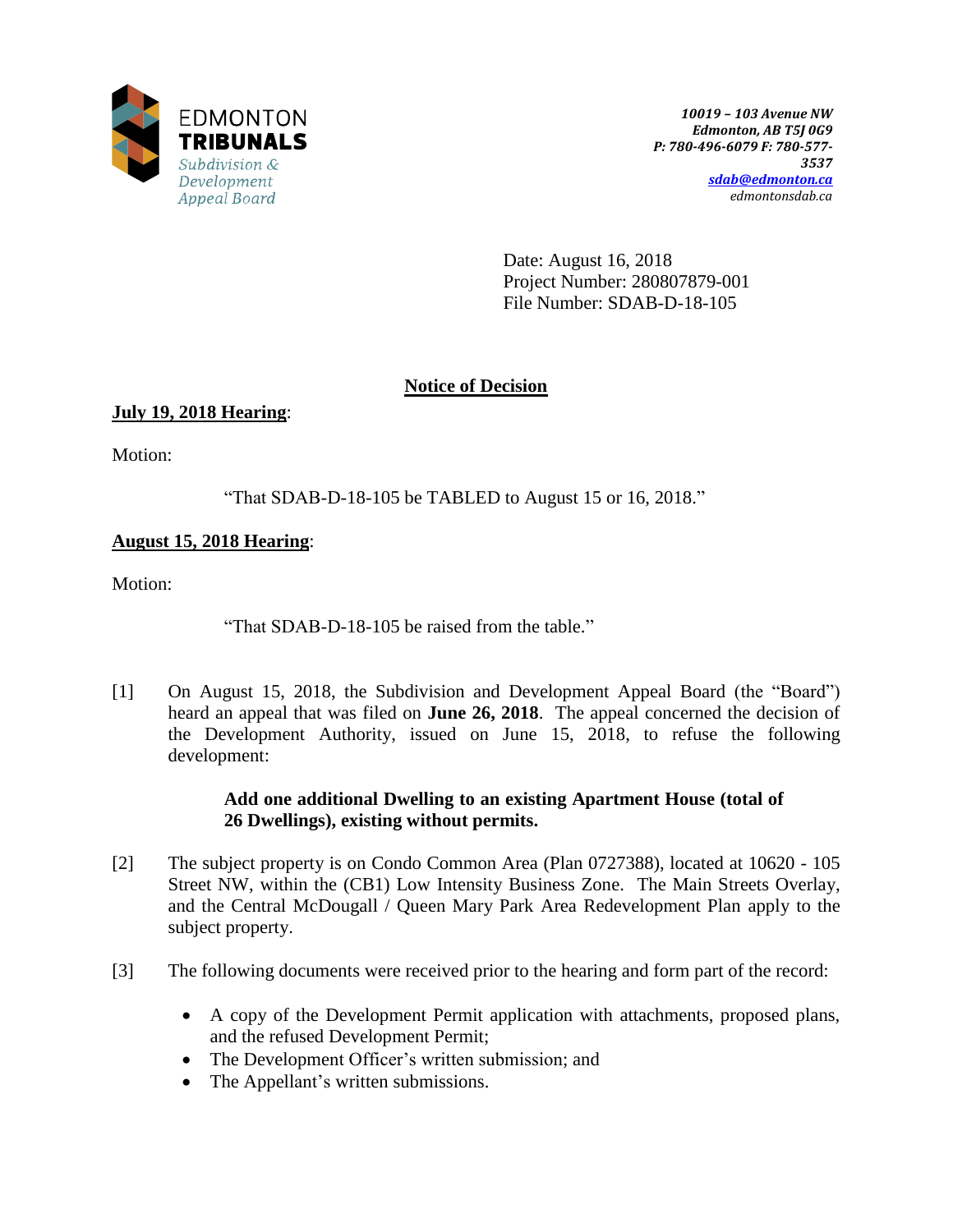### **Preliminary Matters**

- [4] At the outset of the appeal hearing, the Presiding Officer confirmed with the parties in attendance that there was no opposition to the composition of the panel.
- [5] The Presiding Officer outlined how the hearing would be conducted, including the order of appearance of parties, and no opposition was noted.
- [6] The appeal was filed on time, in accordance with section 686 of the *Municipal Government Act*, RSA 2000, c M-26.

### **Summary of Hearing**

- *i) Position of the Appellant, Mr. W. Rahime*
- [7] The subject building had 26 dwelling units when his company purchased the property in 2006.
- [8] An inspection was done by the City and he was informed that one suite was not properly permitted in accordance with the stamped approved drawings and required a permit. These drawings pre-date the acquisition of the property by the Appellant.
- [9] He referred to a floor plan showing that a wall was added to the middle of Unit 7 to create a bachelor suite.
- [10] He was informed by the City that a commercial use was required on the main floor of the building. However, there has never been a commercial use on the main floor.
- [11] The building meets the minimum required on-site parking.
- [12] The subject suite has been rented for several years with no known concerns.
- [13] No exterior alterations were made to the building structure.
- [14] There are some student renters in the building as it is in close proximity to Grant MacEwan University.
- [15] Mr. Rahime provided the following information in response to questions by the Board:
	- a. The subject suite has a fire rated door, legal size window, a sink, and a washroom.
	- b. The subject suite complies with Alberta Health regulations and Fire Code regulations.
	- c. He is agreeable to the conditions suggested by the Development Officer.
	- d. The dwelling units on the main floor do not have balconies.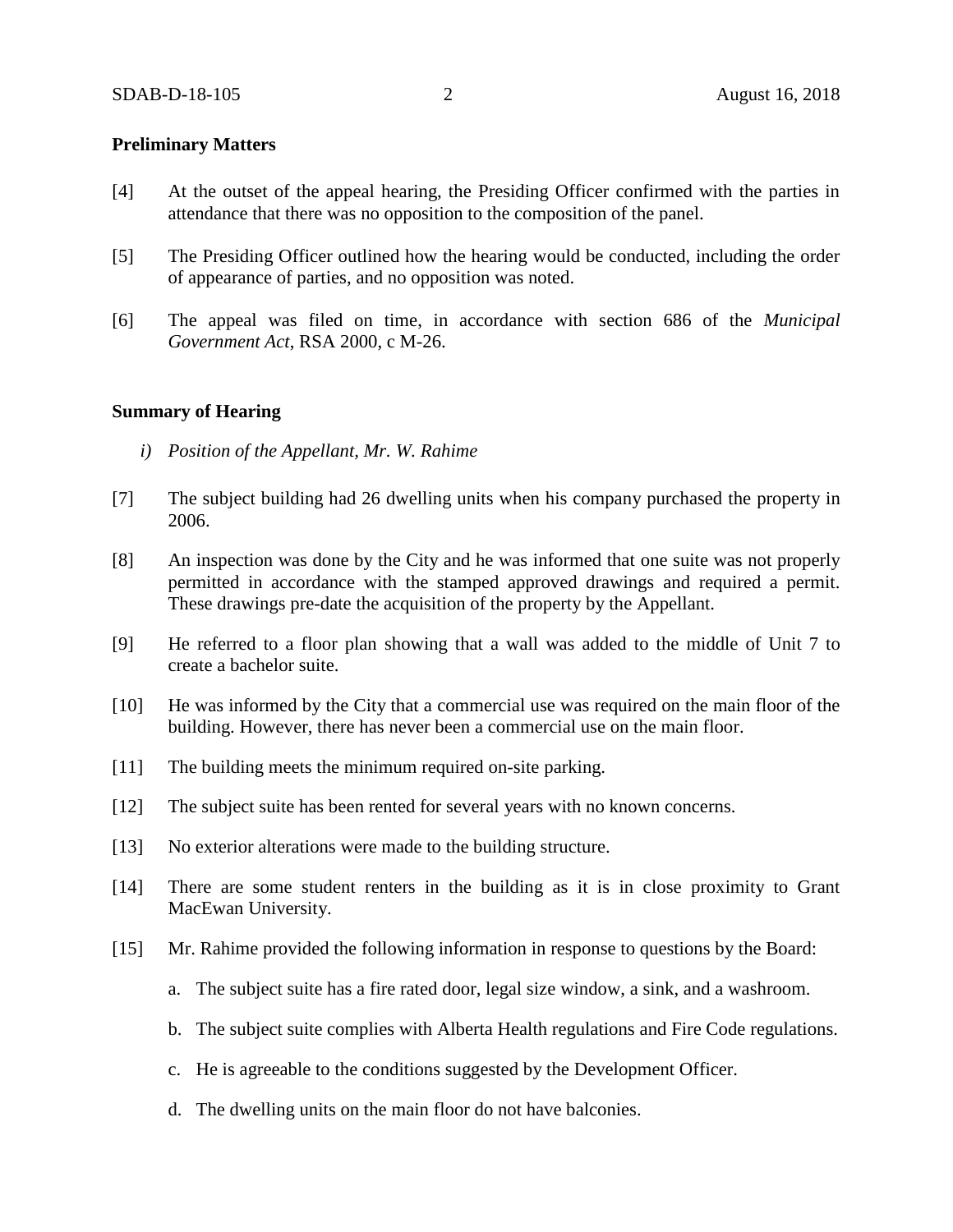- e. He could not confirm if there is a park in close proximity to the building.
- f. There is fence on the side of the building and there is a grass area in the front of the building that tenants can use.
- *ii) Position of the Development Officer, Mr. K. Yeung*
- [16] The Development Authority provided a written submission and did not attend the hearing.

#### **Decision**

- [17] The appeal is **ALLOWED** and the decision of the Development Authority is **REVOKED**. The development is **GRANTED** as applied for to the Development Authority, subject to the following **CONDITIONS**:
	- 1. The development shall be constructed in accordance with the stamped and approved drawings.
	- 2. PRIOR TO THE RELEASE OF DRAWINGS FOR BUILDING PERMIT REVIEW, the applicant or property owner shall pay a Sanitary Sewer Trunk Charge fee of \$1,629.00. The SSTC charge is quoted at year 2018 rate. Please contact Private Development, Drainage Services, at 780-496-5665 for further details regarding the fee. However, the final SSTC is based on the prevailing rate at the time the applicant/owner makes payment at the 2nd Floor, Edmonton Tower, 10111 104 Avenue NW, Edmonton AB T5J 0J4.
- [18] In granting the development the following variances to the *Edmonton Zoning Bylaw* are allowed:
	- 1. Section 330.5(1)(a) that states "Apartment Housing shall be permitted only in buildings where the first Storey is used for commercial purposes" is waived.
	- 2. The minimum Amenity Area requirement per section 46 is waived.

#### **Reasons for Decision**

[19] The proposed development, an additional Dwelling to an Apartment House, is a Discretionary Use in the (CB1) Low Intensity Business Zone. The existing Apartment House is non-conforming.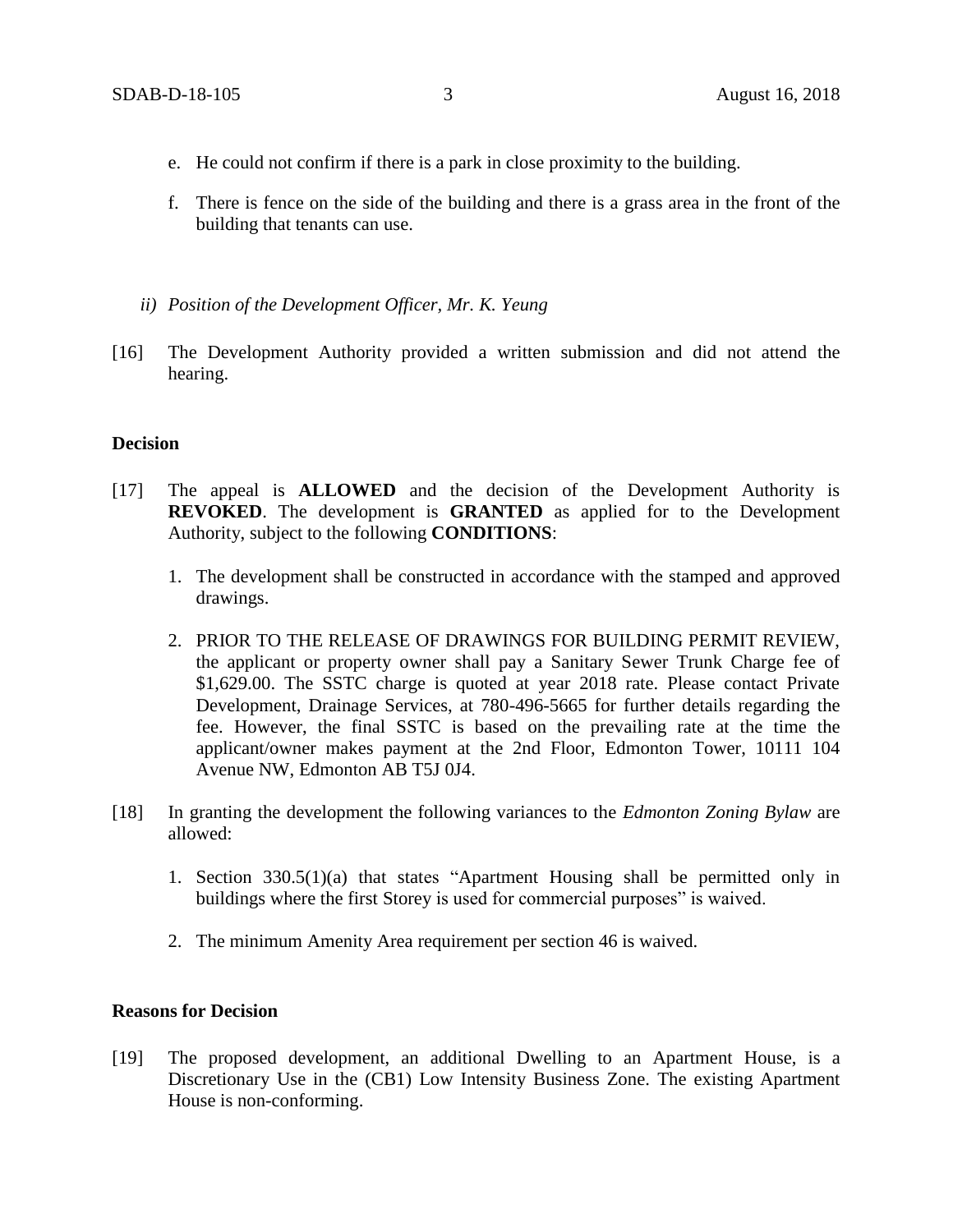### [20] Section 643(5) of the *Municipal Government Act* states the following:

(5) A non-conforming building may continue to be used but the building may not be enlarged, added to, rebuilt or structurally altered except

- (a) to make it a conforming building,
- (b) for routine maintenance of the building, if the development authority considers it necessary, or
- **(c) in accordance with a land use bylaw that provides minor variance powers to the development authority for the purposes of this section.** [emphasis added].
- [21] The Board grants the variances to this development for the following reasons:
	- a. The Board accepts the submission of the Appellant that this building in this configuration has existed for several years in its present form.
	- b. The Appellant purchased the property in 2006, six years after first Development Permit refusal for an additional Dwelling and the Board accepts that the Appellant had no knowledge that the subject Dwelling was illegal.
	- c. The Board finds that the variances to this application are *de minimis*. The subject Apartment House was built long before the City required a Commercial Use on the main floor as there has never been a Commercial Use in the building and the Board accepts that this building is not set up in any way for a Commercial Use in its space.
	- d. The Board accepts that there is sufficient amenity and storage space on-site and considering it is an urban development. The Board notes that the main floor Dwelling Units do not have private outdoor amenity space and only the upper floor Dwelling Units have balconies.
	- e. The Board notes that the subject Site meets the minimum on-site parking requirements and is in close proximity to a LRT station and near Grant MacEwan University and the additional Dwelling Unit will have no impact on the adjacent parcels of land.
	- f. There is no opposition to the proposed development and no one appeared in opposition.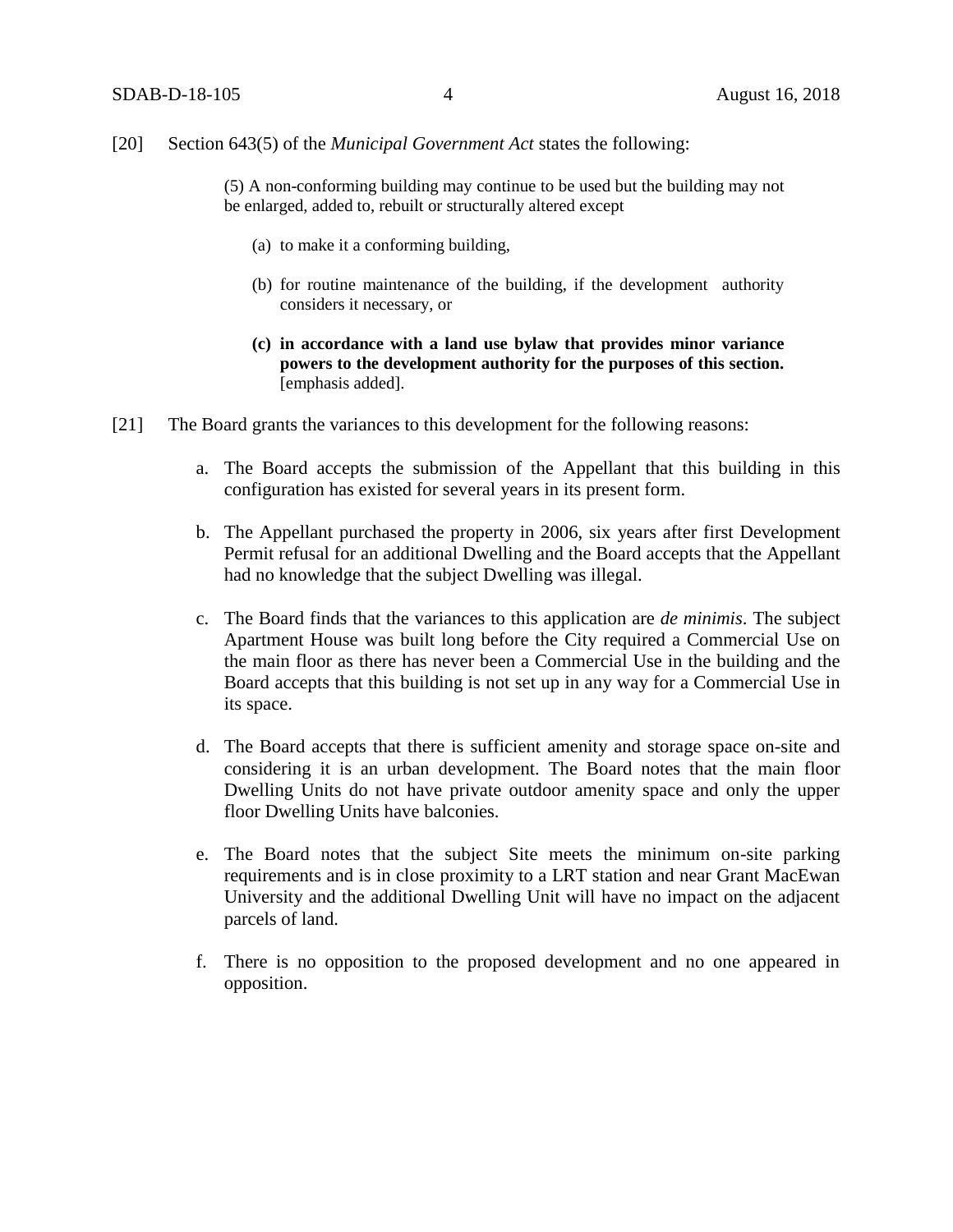[22] The Board concludes that the proposed development will not unduly interfere with the amenities of the neighbourhood nor materially interfere with or affect the use, enjoyment or value of neighbouring parcels of land.

Wington Vittel

Mr. W. Tuttle, Presiding Officer Subdivision and Development Appeal Board

Board Members in Attendance: Mr. B. Gibson, Ms. S. McCartney, Ms. E. Solez, Mr. J. Wall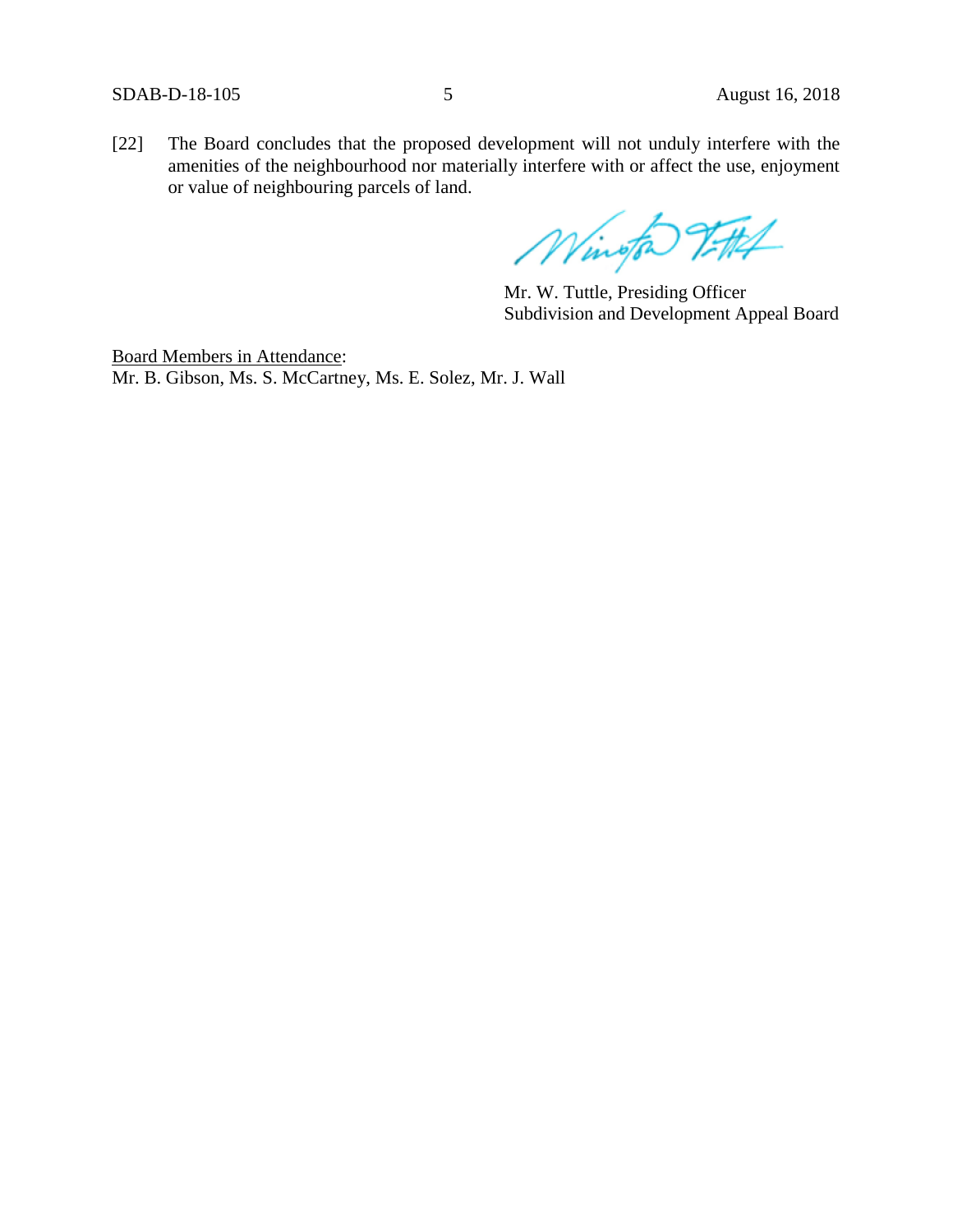## **Important Information for the Applicant/Appellant**

- 1. This is not a Building Permit. A Building Permit must be obtained separately from Development & Zoning Services, located on the 2nd Floor, Edmonton Tower, 10111 – 104 Avenue NW, Edmonton, AB T5J 0J4.
- 2. Obtaining a Development Permit does not relieve you from complying with:
	- a) the requirements of the *Edmonton Zoning Bylaw*, insofar as those requirements have not been relaxed or varied by a decision of the Subdivision and Development Appeal Board,
	- b) the requirements of the *Alberta Safety Codes Act*,
	- c) the *Alberta Regulation 204/207 – Safety Codes Act – Permit Regulation*,
	- d) the requirements of any other appropriate federal, provincial or municipal legislation,
	- e) the conditions of any caveat, covenant, easement or other instrument affecting a building or land.
- 3. When an application for a Development Permit has been approved by the Subdivision and Development Appeal Board, it shall not be valid unless and until any conditions of approval, save those of a continuing nature, have been fulfilled.
- 4. A Development Permit will expire in accordance to the provisions of section 22 of the *Edmonton Zoning Bylaw, Bylaw 12800*, as amended.
- 5. This decision may be appealed to the Alberta Court of Appeal on a question of law or jurisdiction under section 688 of the *Municipal Government Act*, RSA 2000, c M-26. If the Subdivision and Development Appeal Board is served with notice of an application for leave to appeal its decision, such notice shall operate to suspend the Development Permit.
- 6. When a decision on a Development Permit application has been rendered by the Subdivision and Development Appeal Board, the enforcement of that decision is carried out by Development & Zoning Services, located on the 2nd Floor, Edmonton Tower, 10111 – 104 Avenue NW, Edmonton, AB T5J 0J4.

*NOTE: The City of Edmonton does not conduct independent environmental checks of land within the City. If you are concerned about the stability of this property for any purpose, you should conduct your own tests and reviews. The City of Edmonton, when issuing a development permit, makes no representations and offers no warranties as to the suitability of the property for any purpose or as to the presence or absence of any environmental contaminants on the property.*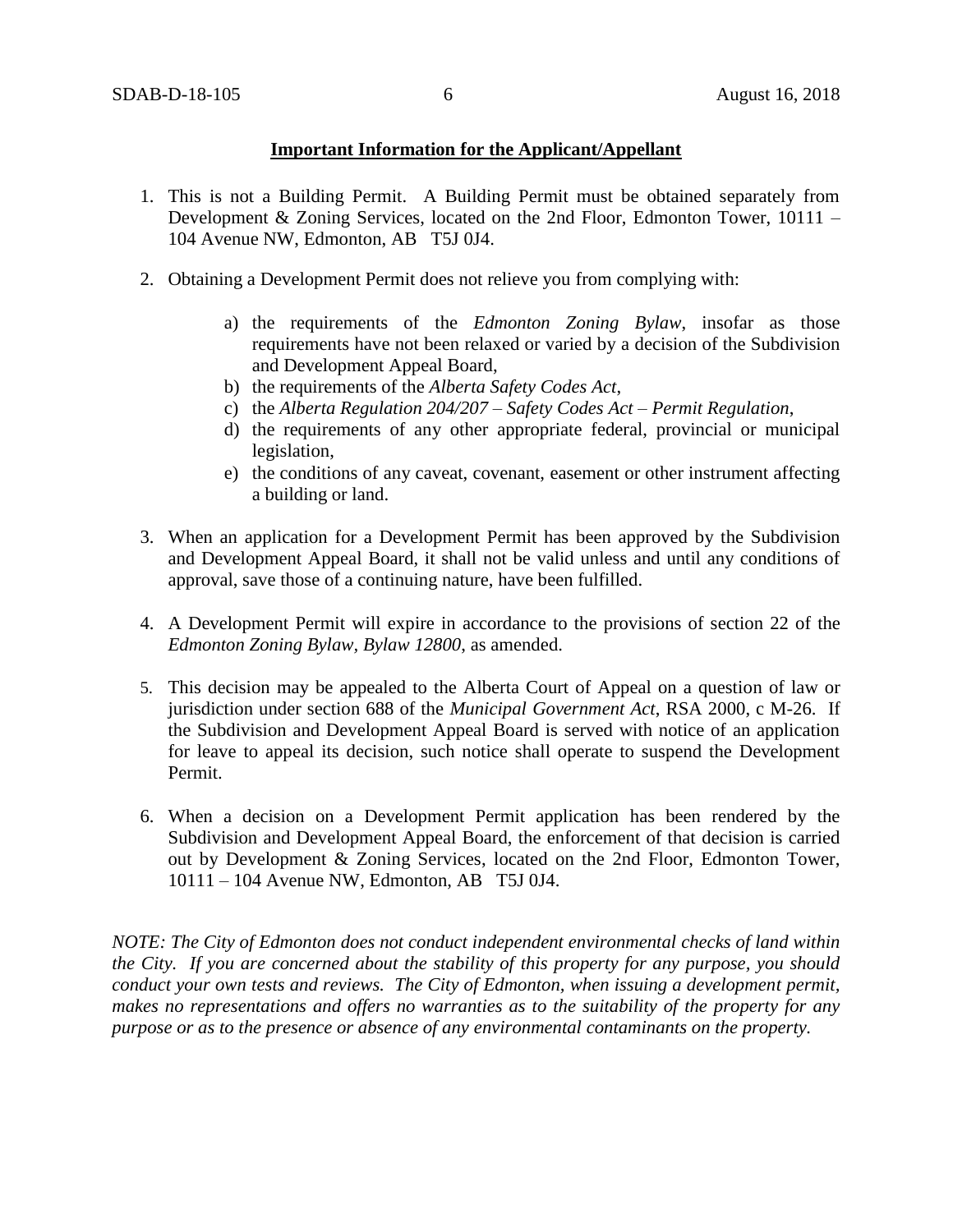

Date: August 16, 2018 Project Number: 282112638-001 File Number: SDAB-D-18-120

# **Notice of Decision**

[1] On August 15, 2018, the Subdivision and Development Appeal Board (the "Board") heard an appeal that was filed on **June 29, 2018**. The appeal concerned the decision of the Development Authority, issued on June 6, 2018, to approve the following development:

## **To operate a Major Home Based Business (Make up, Esthetics and Hair Styling - IMH STUDIOS).**

- [2] The subject property is on Plan 1424124 Blk 16 Lot 31, located at 4136 Cameron Heights Point NW, within the (RSL) Residential Small Lot Zone. The Cameron Heights Neighbourhood Area Structure Plan applies to the subject property.
- [3] The following documents were received prior to the hearing and form part of the record:
	- A copy of the Development Permit application with attachments and the approved Development Permit;
	- The Development Officer's written submission; and
	- The Appellant's submission with an aerial photograph.
- [4] The following exhibits were presented during the hearing and form part of the record:
	- Exhibit  $A A$  written submission read by the Appellant.
	- Exhibit  $B -$  Letters of support submitted by the Respondent.

## **Preliminary Matters**

- [5] At the outset of the appeal hearing, the Presiding Officer confirmed with the parties in attendance that there was no opposition to the composition of the panel.
- [6] The Presiding Officer outlined how the hearing would be conducted, including the order of appearance of parties, and no opposition was noted.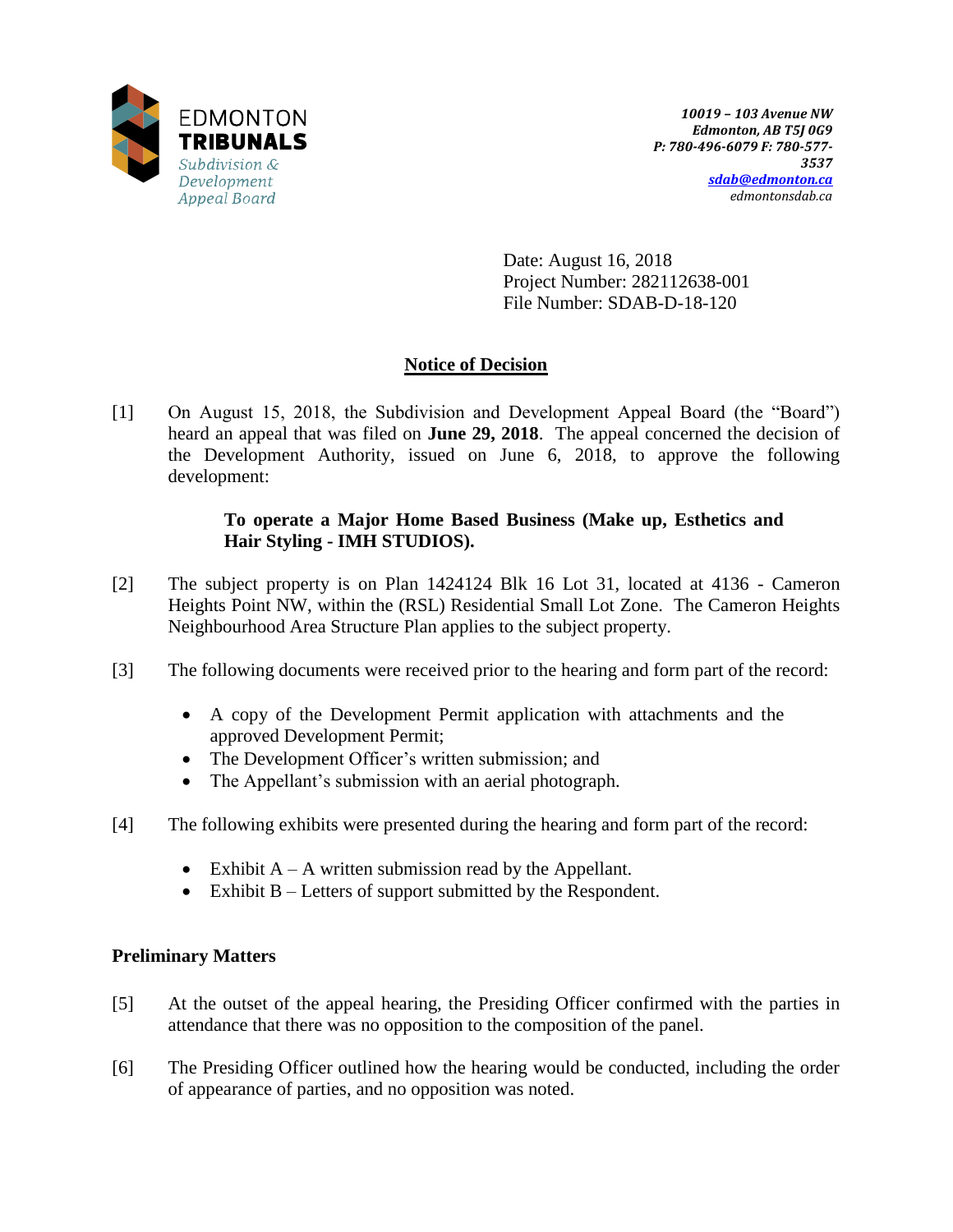[7] The appeal was filed on time, in accordance with section 686 of the *Municipal Government Act*, RSA 2000, c M-26.

#### **Summary of Hearing**

- *i) Position of the Appellant, Ms. J. Liu, who was accompanied by Mr. R. Chen*
- [8] They are concerned that the Major Home Based Business will have several safety hazards for the residents in the area including children that play on the street.
- [9] They are concerned that there will be an excess of customers visiting the subject property each day.
- [10] The business is in a small cul-de-sac which will be a concern if there is additional traffic coming and going from the neighbourhood. Parking is also limited which will be an issue.
- [11] In their opinion, the Major Home Based Business will have a negative impact on the neighbourhood.
- [12] The Presiding Officer confirmed that the number of customer visits that were approved by the Development Officer for the Major Home Based Business is two customers per day.
	- *ii) Position of the Development Officer, Ms. M. Ziober*
- [13] The Development Authority provided a written submission and did not attend the hearing.
	- *iii) Position of the Respondent, Ms. El Zahr, who was accompanied by Mr. D. Tam*
- [14] The Major Home Based Business is a studio for a few clients but is the head office for the business.
- [15] Ninety percent of the business is mobile where she does hair and make-up at the customer's location.
- [16] She is an agent to seven other make-up and hair stylists.
- [17] All of the employees work full time and part time for her business where the work is done off-site.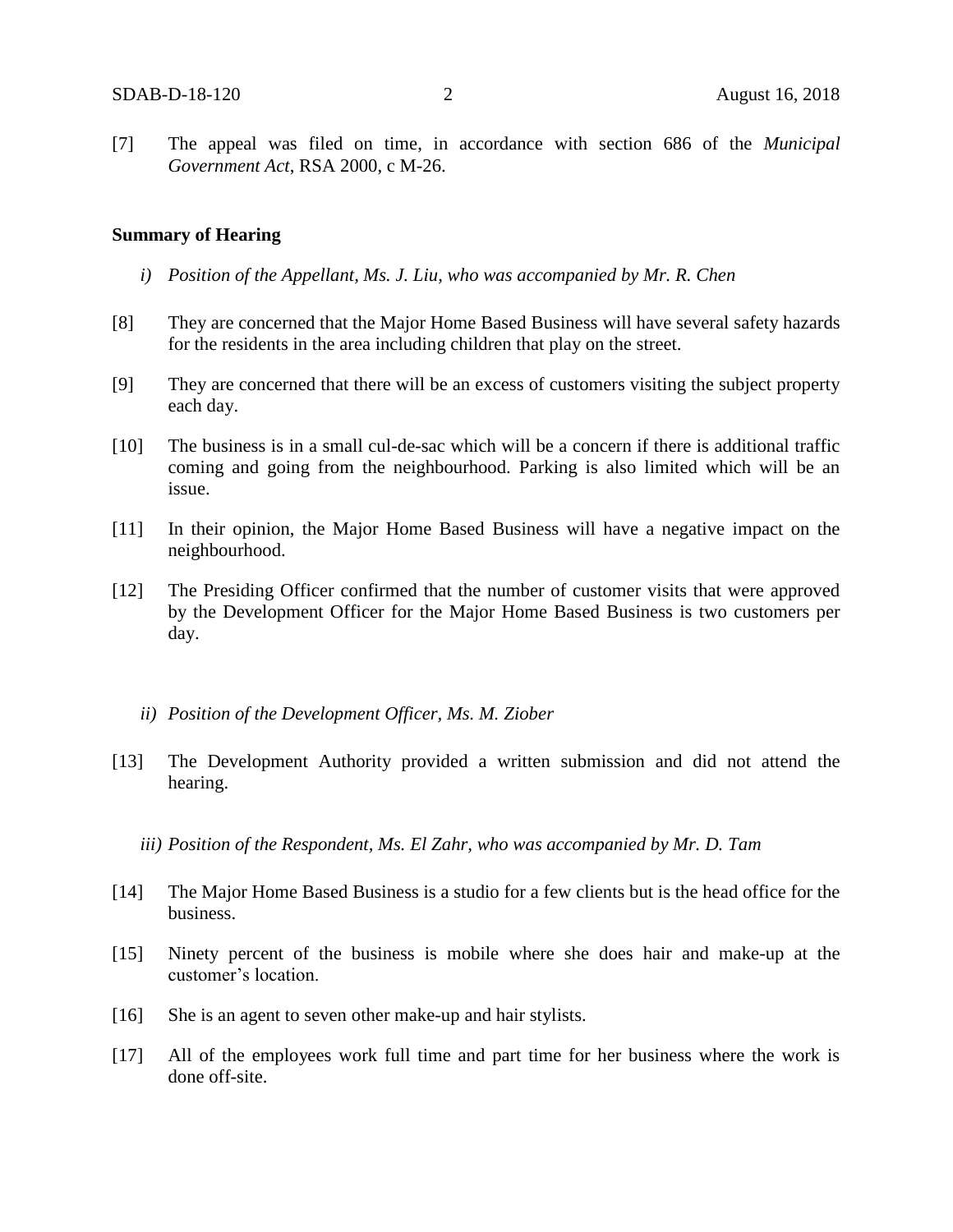- [18] There may be one or two customer visits to the subject site per week.
- [19] Customers will not have to park on the street as there is space for three vehicles to park on the driveway.
- [20] She has two small children and she would not want the Major Home Based Business to be a safety issue for her family or the neighbourhood.
- [21] She provided the Board with four letters in support from neighbours from her previous residence that was located in a cul-de-sac where she operated the Major Home Based Business.
- [22] Ms. El Zahr provided the following information in response to questions by the Board:
	- a. She has lived at the subject site for just over a year.
	- b. This is the first business that she has operated from the subject site.
	- c. The Appellants are not aware of the operations of the Major Home Based Business as they do not currently live in the cul-de-sac.
	- *iv) Rebuttal of the Appellant, Ms. J. Liu and Mr.R. Chen*
- [23] They indicated that the Major Home Based Business is advertised on Google.
- [24] Ms. Liu stated that the business advertises workshops and she is concerned that they will be held at the subject site which will attract several customers.
- [25] The Respondents confirmed that the workshops take place off site.
- [26] Mr. Chen indicated that although they do not live in the cul-de-sac, they have been to the neighbourhood and have seen children playing outside and are concerned for their safety.
- [27] The Presiding Officer outlined the regulations for a Major Home Based Business and confirmed what was approved on the Development Permit Application for Ms. Liu and Mr. Chen.

## **Decision**

[28] The appeal is **DENIED** and the decision of the Development Authority is **CONFIRMED**. The development is **GRANTED** as applied for to the Development Authority, subject to the following **CONDITIONS**: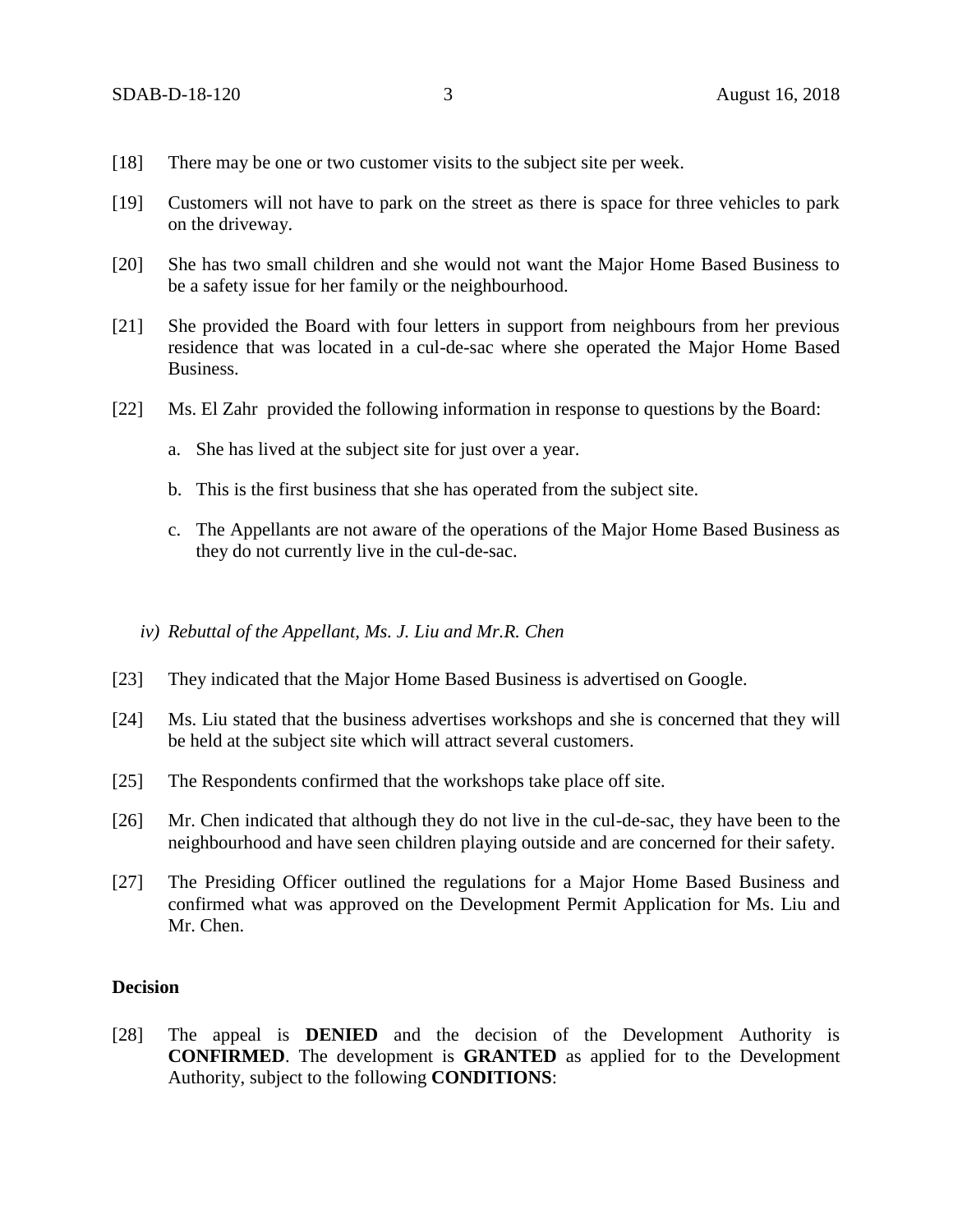- 1. The business owner must live at the site. The business use must be secondary to the residential use of the building and shall not change the residential character of the Dwelling or Accessory Building (Section 7.3(7)).
- 2. There shall be no exterior display or advertisement other than an identification plaque or sign a maximum of 20 cm  $(8)$  x 30.5 cm  $(12)$  in size located on the dwelling (Section 75.1).
- 3. The Major Home Based Business shall not generate pedestrian or vehicular traffic, or parking, in excess of that which is characteristic of the Zone in which it is located (Section 75.3).
- 4. If non-resident employees or business partners are working on-site, the maximum number shall not exceed the number applied for with this application.
- 5. If there are visits associated with the business the number shall not exceed the number applied for with this application.
- 6. Clients visit must be by-appointment only and appointments shall not overlap.
- 7. There shall be no outdoor business activities, or outdoor storage of material or equipment associated with the business (Section 75.5).
- 8. No offensive noise, odour, vibration, smoke, litter, heat or other objectionable effect shall be produced.
- 9. The business use must maintain the privacy and enjoyment of adjacent residences and the characteristic of the neighborhood.
- 10. All parking for the Dwelling and Home Based Business must be accommodated on site unless a parking variance has been granted for this Major Home Based Business.
- 11. This Development Permit may be cancelled at any time if the Home Based Business as stated in the Permit Details changes (Section 17.2).
- 12. This approval is for a 5 year period from the date of this decision. A new Development Permit must be obtained to continue to operate the business from this location. This Development Permit expires on **August 16, 2023.**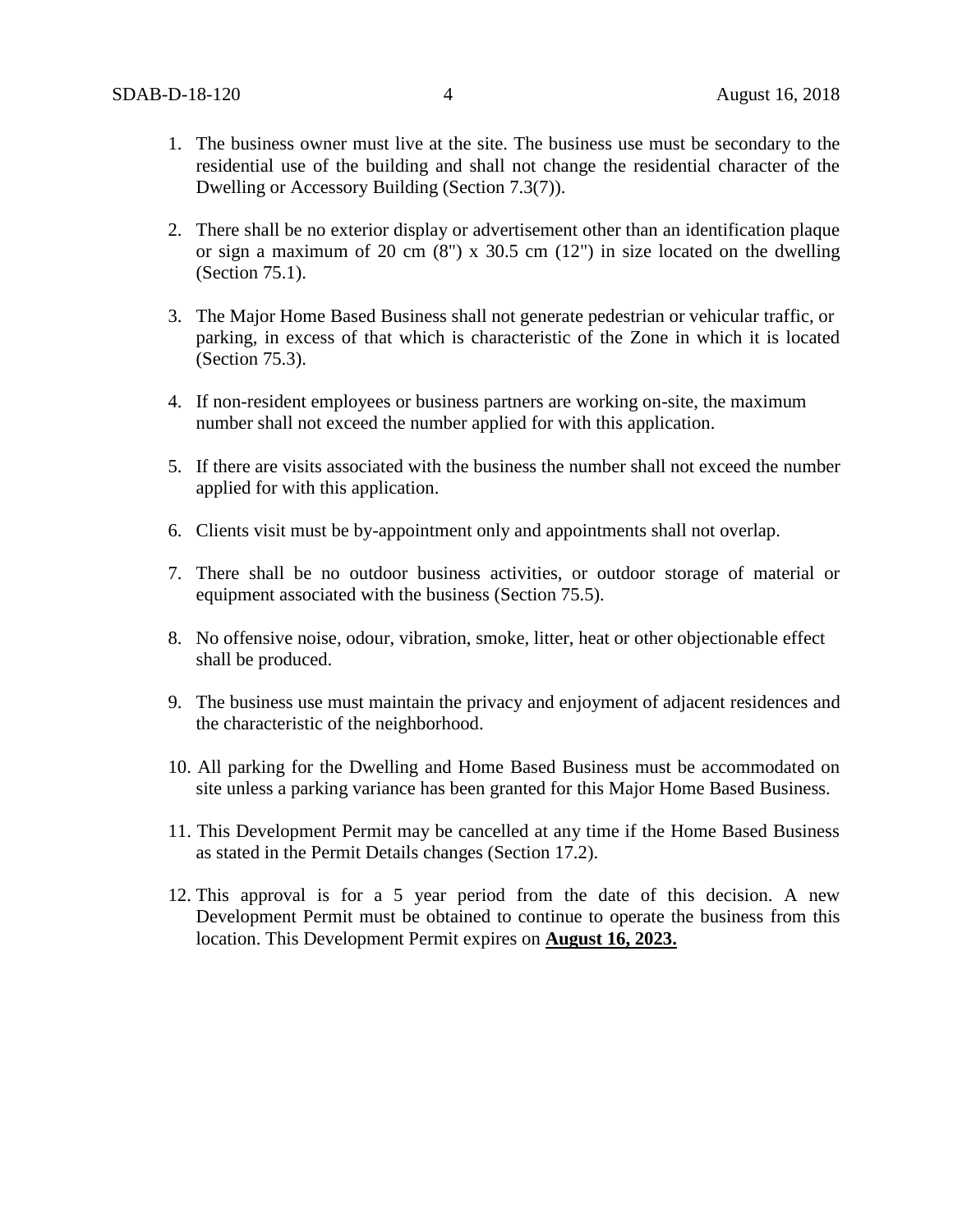### **Reasons for Decision**

- [29] The proposed development, a Major Home Based Business, is a Discretionary Use in the (RSL) Residential Small Lot Zone.
- [30] Having heard from both parties, the Board accepts the submissions from both parties but find that the principal submission of the Respondent significantly mitigates the concerns of the Appellant. Namely, that this business is primarily mobile and 90 percent of the business is off-site and the home based aspect is mainly for an administrative function.
- [31] The Board accepts the Respondent's submission that the maximum number of customer visits of two clients per day will actually be closer to two customer visits per week.
- [32] The Board accepts that there are three Driveway parking spaces available, which will mitigate safety and parking concerns.
- [33] The Board was presented with positive neighbourhood feedback (*Exhibit B*) from the Respondent's previous location that was also in a cul-de-sac. The Board accepts that this Major Home Based Business that operated for seven years is almost identical to what is being applied for currently.
- [34] The Board notes that the proposed Major Home Based Business completely complies with the *Edmonton Zoning Bylaw*.
- [35] Based on the above, the Board finds that the proposed Major Home Based Business is reasonably compatible with the surrounding properties and there are no planning reasons to allow this appeal.

Wington 7-114

Mr. W. Tuttle, Presiding Officer Subdivision and Development Appeal Board

Board members in attendance: Mr. B. Gibson, Ms. S. McCartney, Ms. E. Solez, Mr. J. Wall